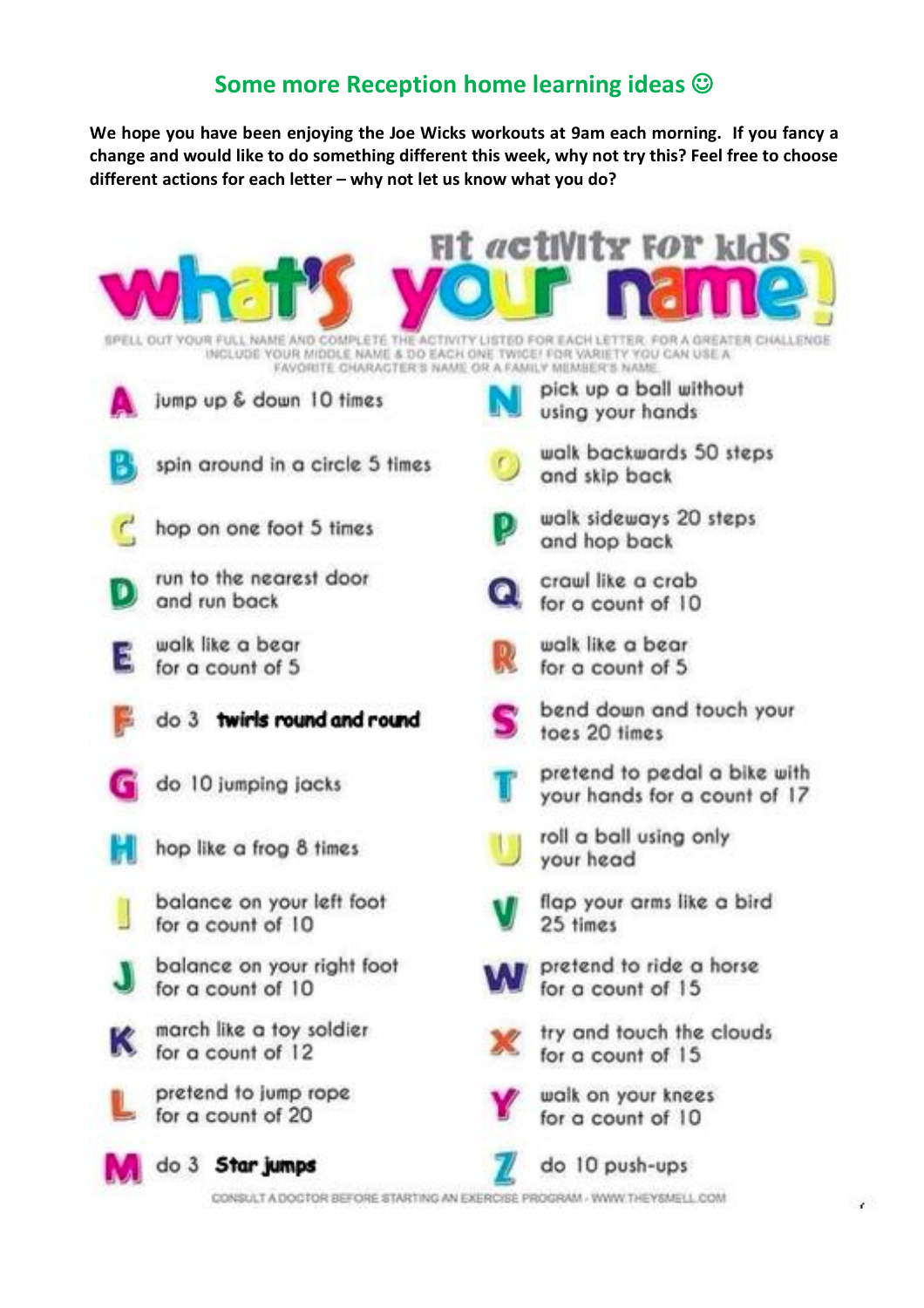Now that Spring is well and truly here, we thought it might be time to include some more outdoor **activities. Even if you don't have a garden, you could try some of these on or after a walk (obviously keeping 2 metres apart from anyone else who is outside exercising!)**

**Walk and Seek.** On your daily walk, collect a few items in a bucket - leaves, flowers, bark, rocks and then bring them home. Get some paper and glue out. What can you create with your findings? With some felt tips/crayons, that leaf might become an owl! Write a sentence or 2 about what you have made.

**Make the Alphabet or Numbersto 10/20** Using leaves, trees, or other object of nature, can you and your child make and then take a picture of every letter in the alphabet? Or maybe just the ones necessary to create your child's name or the number of your house!

*Adapted from ideas from 'The Ladybird's adventures')*

**Collect flowers** to talk about, press and preserve.

**Look at the clouds** and talk about or draw the shapes you see.

**[Make](https://www.youtube.com/watch?v=YNcCvGBRdLw) a wind sock** and talk about different types of weather.

(Adapted from *'30 Days Wild – click on the underlined text to see an online example)*

## **Walk and talk**

- . Would you rather be a cloud or a wave?
- What does it feel like when you feel the wind across your face?
- . What sounds can you hear? Which is your favourite? Which sound do you dislike the most?
- . Eye spy with my outdoor eye, something beginning with....
- . If a tree could talk, what do you think it would say?
- . If the ocean could talk, what would it sound like? What would it say?
- How many natural items can you find that are red? Green? Brown? Blue- can you find ten of each?
- Why can you see your reflection in the water?
- . If the sunshine was a feeling which one would it be, why?
- If the wind was a feeling, which ones would it be?
- . What do you think is at the end of a rainbow? And how do you get there?



**Ping pong counting** Start counting and ask the children to reply with the next number. For example, if you say 11 the child says 12 and so on. Walk and skip as you do this activity. Develop this to counting in 2s or 10s.

 *Adapted from 'The Muddle Puddle'*